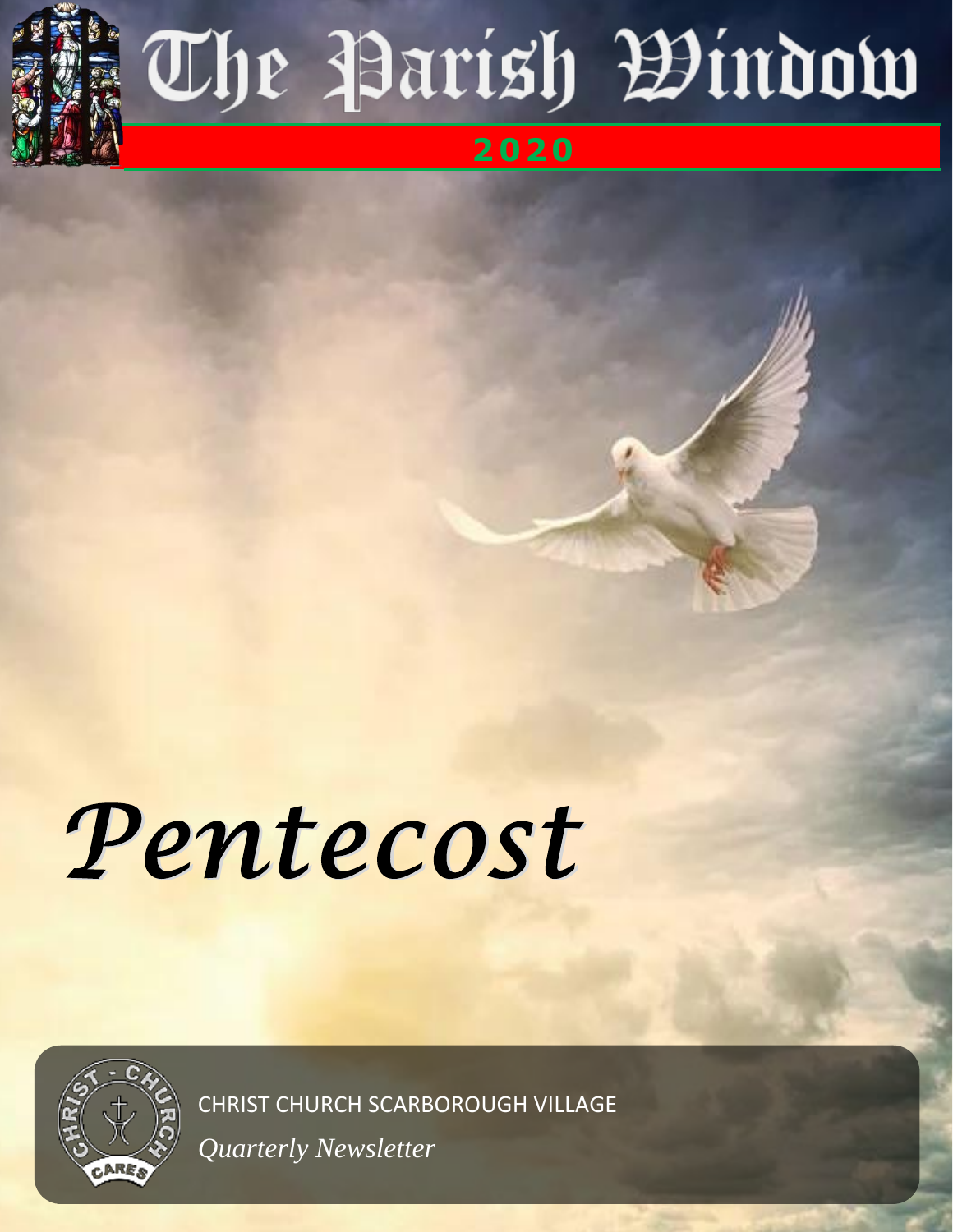

Philippians 4:8 ..*Beloved*, whatever is true, whatever is honourable, whatever is just, whatever is pure, whatever is pleasing, whatever is commendable, if there is any excellence and if there is anything worthy of praise, think about these things. Keep on doing the things that you have learned and received and heard and seen in me, and the God of peace will be with you.

Paul was writing from prison when he wrote these words to the church in Philippi. They are certainly just as valid for today. As we are pent up from the pandemic and challenged by what is seen on the news, we are called to think and act in ways that are true, honourable, just, pure, pleasing, commendable...that which is worthy of excellence and praise, and by doing so, we will know the peace of God.

Ways that I have found helpful to keep the right perspective is meditating on Scripture, talking to God about my frustrations/fears and by being thankful.

## **Peace During The Pandemic** – **P O N D E R I N G S F R O M P A S T O R P A M**

If we keep in mind these guidelines from the apostle Paul, we will be able to hold on to peace for ourselves. But there is another plus. We will be leaders, as Paul was, in revealing the secret of how to live...especially in these difficult times.



We are preparing for the reopening the church and we hope that this can occur early in September. The diocese has kindly provided us a template to follow to ready us for safe reopening.

Rev. Roy Shepherd is chairing the Christ Church 'Re-opening Task Force' and you will receive information via Connections about what returning to our building for worship will entail.

In the meantime, please join in the virtual worship experience through our website at www.christchurchscarborough.com, at any time. It is posted on Saturday to be ready for the following day. Join in our Coffee Hour on ZOOM at

1:00pm on Sundays (see the ZOOM invitation that is emailed out each week).

Let's pray and be patient (or, in my case, also pray for patience) as we long to gather again in worship as a faith family.

Peace be with you,

**Pastor Pam**



"Christ has no body now on earth, but yours, No hands but yours, No feet but yours, Yours are the eyes through which is to look out Christ's compassion to the world; Yours are the feet with which he is to go about doing good; Yours are the hands with which he is to bless men now".

#### **Teresa of Avila**



#### **INSIDE THIS ISSUE:**

| Ponderings from<br>Pastor Pam: | 1     |
|--------------------------------|-------|
| Voices:                        | 2 - 5 |
| Member's Profile               | Զ     |
| <b>Happenings</b>              |       |
|                                |       |

"**They are certainly just as valid for today."**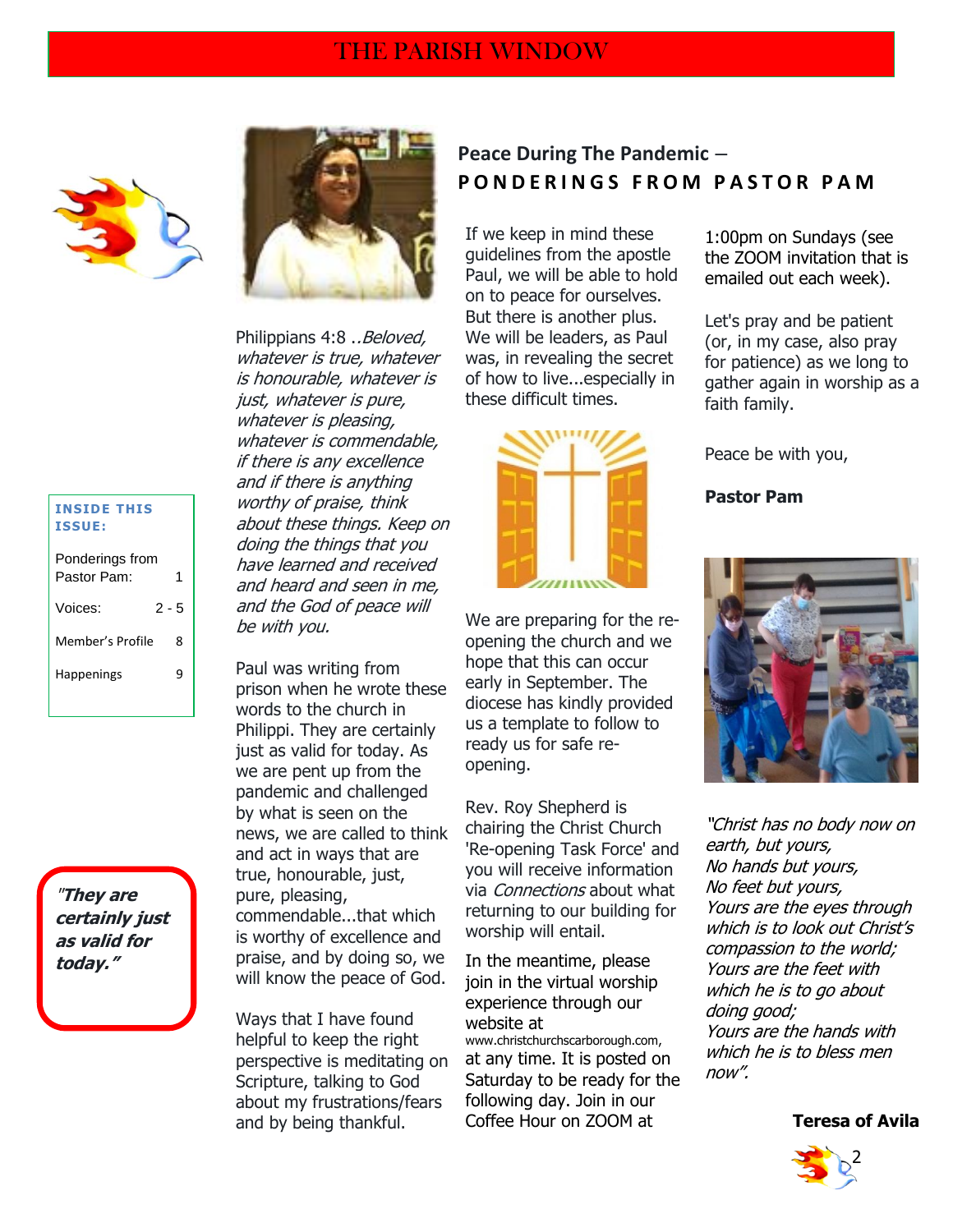### **The Gospel**

*What would you say if I asked you to tell me the gospel? Hint, the word "gospel" is derived from the Greek word for "good news".*

If you had asked me that question sometime last year, I would have given you my simple, go-to answer: "The gospel? Oh, that's Matthew, Mark, Luke and John!" Now while it's true that Matthew, Mark, Luke and John are called the "gospels" and that they *contain* the gospel, to say that they *are* the gospel would be an understatement. If you look close enough, every book of the Bible contains the gospel. But what is the actual "good news"? Before we answer that question, let's take a look at another one.

What makes you right with God? For a while I would have given you another simple, go-to answer: "What makes me right with God? Jesus' sacrifice on the cross!" But that was a rehearsed answer. I couldn't really tell you what it meant or how the logistics of it all fit into place. You see, no matter how hard I work, I cannot be made right with God on my own. No number of "good deeds" will do the trick, no amount of offerings, no amount of volunteering or obeying my parents. In fact, all these seemingly "good deeds" are like filthy rags in the sight of God (Isaiah 64:6).

The truth is that we are sinful people. Our hearts are deceitful (Jeremiah 17:9). We turn away from God's ways, and turn towards our ways and the world's ways. But how can a just God, who is supposed to punish the wicked, forgive us when we are wicked? Wouldn't we be appalled if a Judge forgave criminals their crimes instead of having them serve time in prison even if they seemingly repented? So if God is a "Just Judge", shouldn't we be punished?

That's where Jesus takes our place. The sin of the world - even in generations yet to come - was placed on him when he died on the cross. He took on all of God's wrath - wrath that we deserved. Living a perfect, sinless life, he died a substitutionary death in our place. It is only through Christ and Christ alone - that we can go to God in prayer asking for forgiveness, and receive His forgiveness, not because of anything we've done but because of what Christ did on the cross.

So as true Christians, we are called to repent and trust that God will forgive us because of Christ's sacrifice on our behalf. We thank Him for this beautiful gift of salvation that we receive through His grace alone. We do good deeds not to earn forgiveness (for we are already forgiven in Christ), but because we love Christ and we long to be obedient to Him (John 14:21). And in that case, our good deeds are reflections of our faith, for faith without good deeds is dead (James 2:17).

So my brothers and sisters in Christ, let me ask you once again, "What is the Gospel?" If you were asked that by a non-believing neighbour, what would you say?

As stated by 9Marks (a worldwide ministry that strives to help

churches reflect Biblical characteristics of a healthy church):

1. The gospel is the good news about what Jesus Christ has done to reconcile sinners to God. Here's the whole story:

2. The one and only God, who is holy, made us in his image to know him (Gen. 1:26-28).

3. But we sinned and cut ourselves off from him (Gen. 3; Rom. 3:23).

4. In his great love, God sent his Son Jesus to come as king and rescue his people from their enemies—most significantly their own sin (Ps. 2; Luke 1:67-79).

5. Jesus established his kingdom by acting as both a mediating priest and a priestly sacrifice—he lived a perfect life and died on the cross, thus fulfilling the law himself and taking on himself the punishment for the sins of many (Mark 10:45; John 1:14; Heb. 7:26; Rom. 3:21-26, 5:12-21); then he rose again from the dead, showing that God accepted his sacrifice and that God's wrath against us had been exhausted (Acts 2:24, Rom. 4:25).

6. He now calls us to repent of our sins and trust in Christ alone for our forgiveness (Acts 17:30, John 1:12). If we repent of our sins and trust in Christ, we are born again into a new life, an eternal life with God (John 3:16).

Isn't that the greatest news you've ever heard? This is news we *must* share!



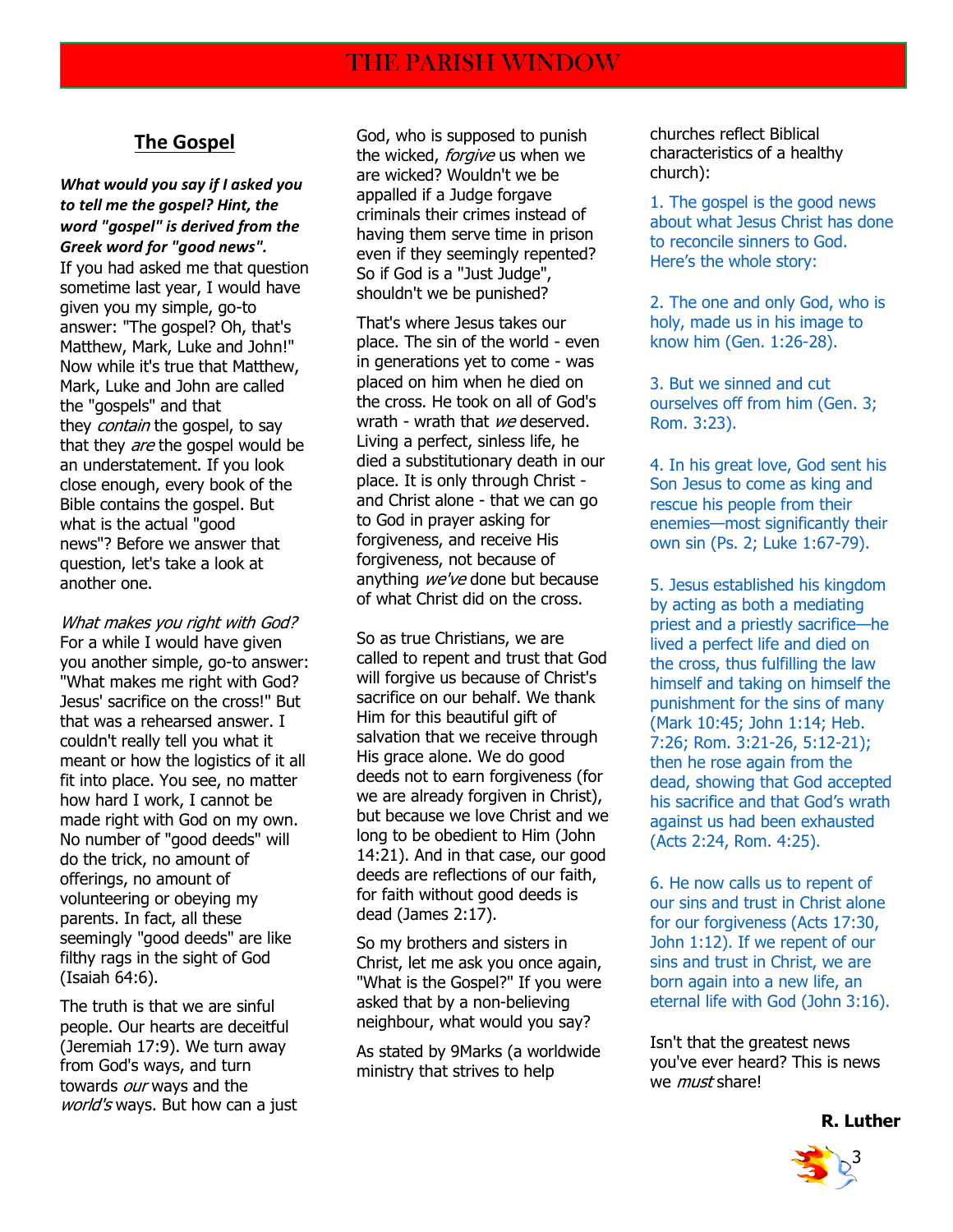#### **A Word from Fr. Roy**

**"…finally beloved, whatever is true, whatever is honourable, whatever is just, whatever is pure, whatever is noble, whatever is pleasing, whatever is commendable, if there is any excellence, and if there is anything worthy of praise, fill your mind with these things**" Philippians 4:8

There was a time when I could be labelled a 'dreamer'. Let me explain. In my early twenties, for business purposes, I had to get a Passport. So with my properly completed Form, picture and money, I went to the Passport office in Scarborough, only to be told I couldn't have a Passport because I wasn't a Canadian Citizen. I thought I was a Canadian, but I wasn't. Born in England, came to Canada from Barbados at the age of 4. Educated in Montreal from kindergarten to a university degree, always worked here, had a Canadian wife and son, and had served in the Canadian Navy in WW2. None of that made me a Canadian citizen. Fortunately, my local MP gave me a book about Canada (most of which I knew), had me take a test, swear the oath that gave me citizenship at a special ceremony and then I could apply for a Passport. That experience instilled in me a deep sense of gratitude and thanksgiving for being a part of this beautiful country.

It is an incredible gift from God and we are called to take care of this land, to preserve it for God's glory and honour, not for

ourselves, not even for my great grandson Thomas.

Every year on Canada Day, I pray this special prayer of Thanksgiving so that I don't forget that we have what Paul wrote in his letter to the Philippians.

#### **THANKSGIVING FOR CANADA**

Almighty God, you govern the nations with justice and mercy; accept our thanksgiving for this wonderful land you have given us. We remember especially those who have prepared the way for us – indigenous peoples, voyagers, teachers and farmers, workers and entrepreneurs, immigrants and refugees, advocates who fashioned our just laws. We remember all those, past and present, who have suffered injustice and poverty, lost hope, lack of opportunity, discrimination of any kind, victims who pay the price for the greed of others.

++ Keep our celebrations for our country honest as we recall the past, compassionate as we judge the present, and creative as we engage the future.

++ Deepen our appreciation for our snow-tipped mountains, green valleys, lakes, fields of golden grain, bustling cities, the energy created by millions of men and women working hard and living in harmony.

++ Continue to uphold across this land the spirit of open discussion and the freedom to dissent, the acceptance of both old and new ideas, and respect for the integrity of every person living here.

o preserve it for God's  $+$  4 Guide us to be servants of  $\begin{array}{cc} 4 \end{array}$ peace, quick to honour the hopes

of other nations, always ready to build rather than to destroy.

++ Show us how to be people bound to you and to others in mutual trust and understanding, with courage to stand with those who are disadvantaged.

++ Give us the wisdom to be grateful for Canada without being proud and arrogant, loyal to our values and traditions, but never blind to the need for change. Finally, show us how to use all our resources and talent, personal, church and community to make Canada a caring homeland for all our citizens and our 'dreamers'. AMEN.



In Exodus 12 we find the event of the final plague, which began the exodus of the Jews from Egypt.

At that time, the blood of the sacrificial lamb was painted on the door frames of the Jews so that the Angel of Death would not enter that home.

In our time of COVID-19 and protests, may we all have the blood of Jesus, our sacrificial lamb, painted on the "door frames" of our lives through continuous prayer and praises of glory to God, and adherence to the advice of health officials, may we be passed over by the Angel of Death, and at the end of it all give thanks to our Lord God Almighty for HIS protection.

**Jeanette Khan**

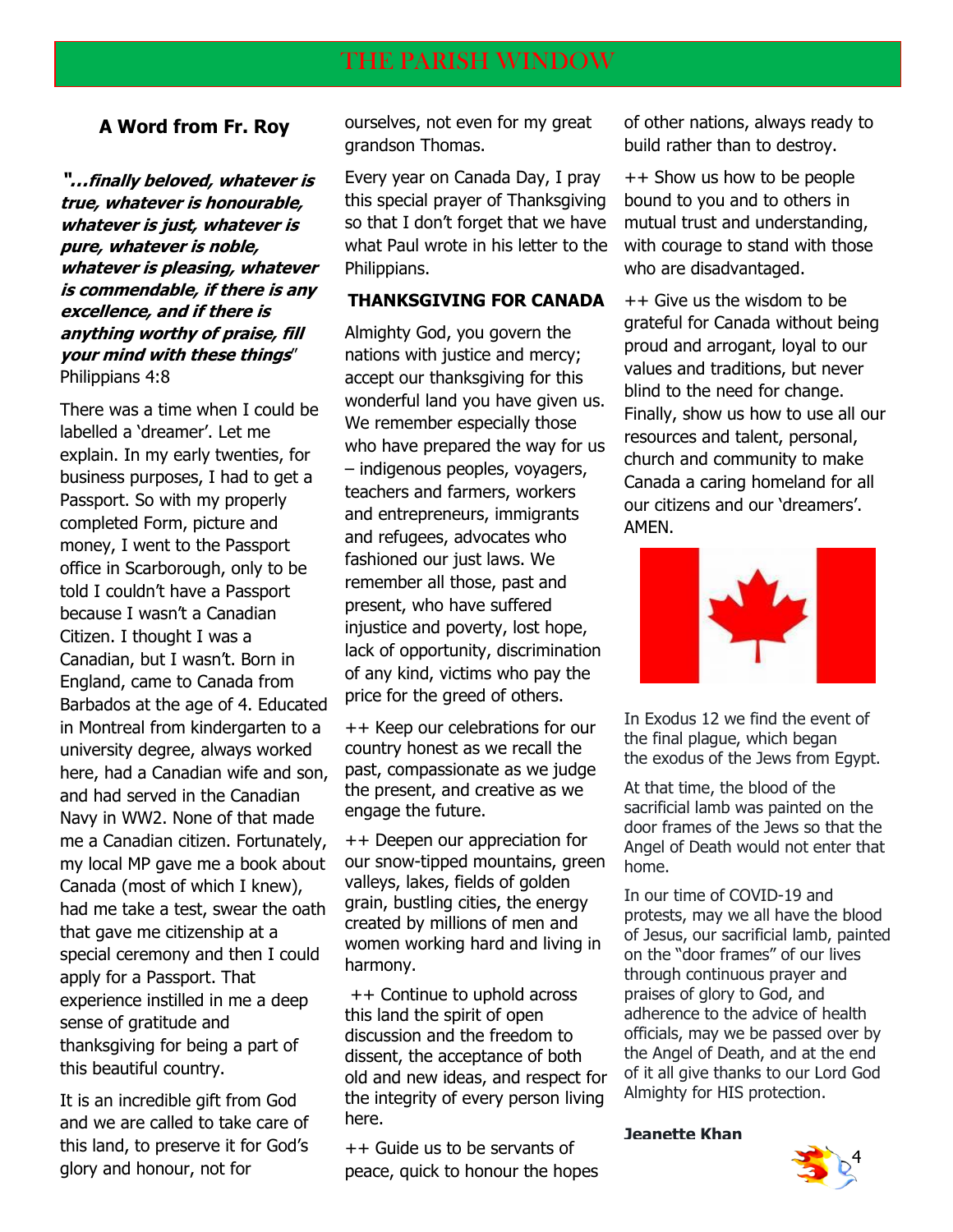#### **MESSAGE FROM THE SOCIETY OF ST. JOHN THE EVANGELIST**

These are momentous, stressful times we live in. It may seem that around every corner there's something to be fearful, angry, or distraught over. Our minds may habitually return to the last article we read, or video we watched, or podcast we listened to. We may feel compelled to stay up-to-date on the latest news, out of a sense of duty, from a powerful curiosity, or a need to be on top of what's going on so as to feel safe and prepared. And all of this takes a toll on us.

Psychologists have long studied what is called vicarious trauma or vicarious traumatization. This kind of trauma arises not from a first-hand experience of a traumatic event, but from witnessing such an event. Such vicarious trauma has often been seen in professionals who work in fields where witnessing traumatic events or interacting with trauma survivors is common. However, it's now known that vicarious trauma can also affect those who are regularly exposed to traumatic events in the media. Constant exposure to traumatic events in media has been shown to cause anxiety, difficulties in coping, immense fear, and feelings of hopelessness. This is especially true for those of us who have a history of trauma ourselves or just happen to be particularly sensitive.

Jesus said "blessed are the peacemakers," and as children of God that is our calling. Being a peacemaker, which is so needed is these tumultuous times, begins with being at peace ourselves. A big fan of the beatitudes himself, Gandhi once said that "there is no way to peace, peace is the way." And Martin Luther King Jr. told us to "be the peace you wish to see in the world." In other words, one of the very best gifts we can offer a troubled world is letting ourselves rest in God's presence, resting in the Peace and Joy of Christ.

If you feel yourself caught up in a cycle of fear, anger, and despair, as you digest all the latest news of a world and people in crisis, you owe it to yourself and the world to be kind to yourself, and take a break. And even Jesus needed to be alone every now and then, so you know you're in good company. In a world inundated with news 24-hours a day, here are some helpful tips on being a peacemaker, beginning with making inner peace:

- Set limits on the consumption of news media, videos, etc. Consider taking a Sabbath from all kinds of media, for a day or even longer.

- If you have trouble setting limits, put notes on the devices you use reminding yourself to ask "Is what I'm doing now nourishing for my soul?"

- Practice noticing patterns in your thoughts and feelings

around consuming traumatic news and take a break when needed.

- Make a list of things that bring you hope, peace, and joy, and practice them.

- If you feel called to do something, then do something! Consider even the smallest gestures that could turn hopelessness and anxiety into action.

- Make time for silent prayer, and practice letting God take on the cares of the world while you rest in God's presence.

Remember, your greatest contribution to God's Kingdom is to cultivate the Kingdom within. Stay informed in moderation, be kind to yourself, and be the Peace and Joy of Christ the world so needs.

#### **Br. Nicholas Bartoli, SSJE**

Reprinted with permission, more information at SSJE.org

#### **Submitted By: The Rev'd Canon Jacquie Bouthéon**



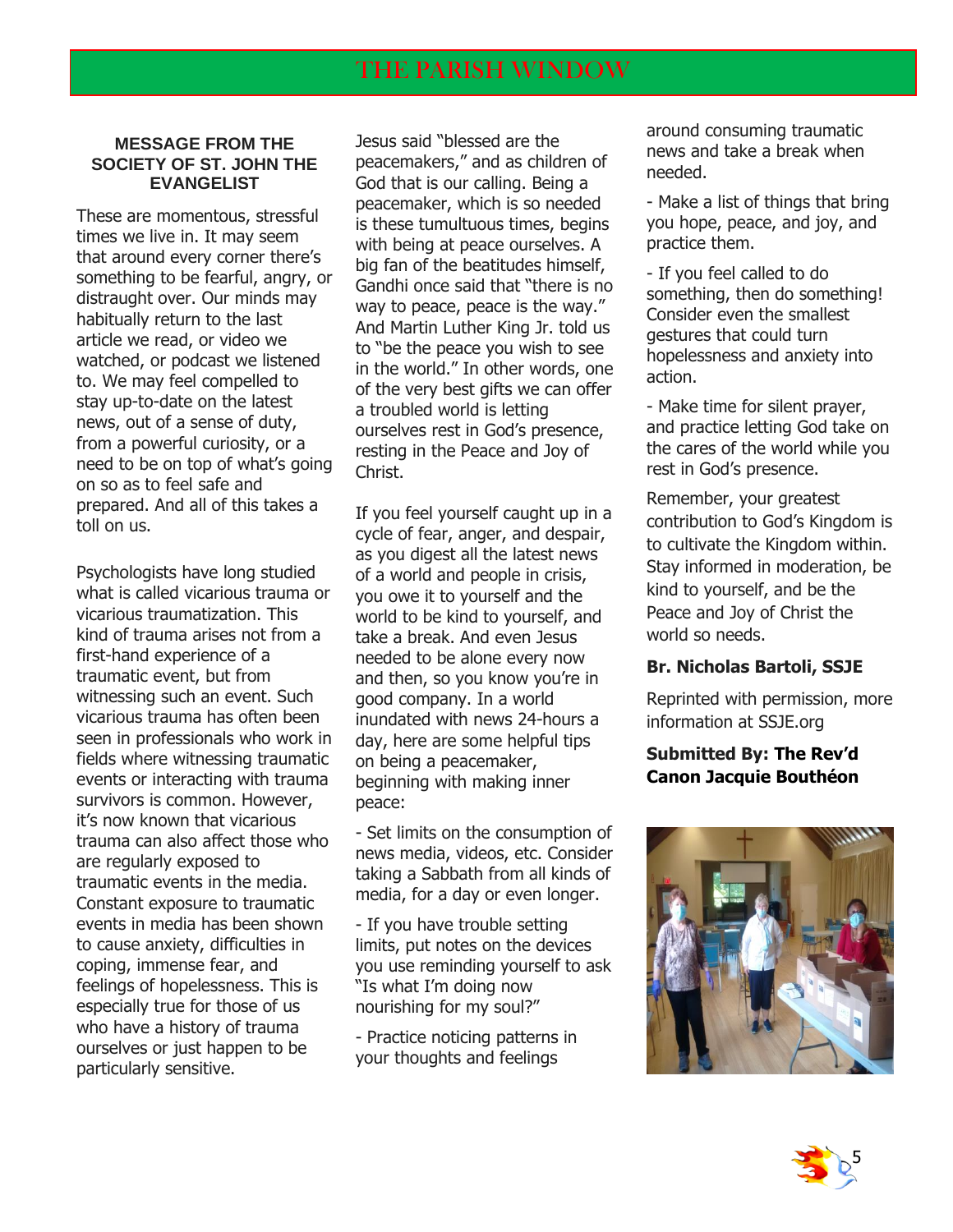### June Financial Report

We are entering the second half of 2020 in good financial shape. Thank you to everyone for your very faithful support of the parish during these very unusual times. In addition, due to subsidies received, we have a significant financial cushion at present, but we anticipate that we will need this cushion to cover income shortfalls between now and the end of the year.

|                           | Jan - Jun 2020 | Jan - Jun 2019 | \$ Change   |
|---------------------------|----------------|----------------|-------------|
| Operating Income          |                |                |             |
| Envelopes & Open          | \$55,645       | \$57,933       | $-$ \$2,288 |
| Space usage               | 22,024         | 24,759         | $-2,735$    |
| Outreach                  | 5,557          | 2,235          | 3,322       |
| Fundraising               | 143            | 3,223          | $-3,080$    |
| Other normal income       | 16,607         | 17,391         | $-784$      |
| Total Operating \$99,976  | \$105,541      | $-$ \$5,565    |             |
| Diocesan subsidies        | 31,597         |                |             |
| Government subsidies      | 4,248          |                |             |
| <b>Total Income</b>       | \$135,821      | \$105,541      |             |
| <b>Operating Expenses</b> | 109,764        | <u>110,337</u> | $-574$      |
| <b>Balance</b>            | \$26,057       | $-$ \$4,796    |             |

In addition, we have also received \$9,200 for Rejuvenate projects, and, we have just received a \$7,000 outside donation that has yet to be clarified where it will be allocated.

About \$2,000 of the outreach income has been donated by non-parish people / organizations. Both the Faith Tabernacle Church and the Daycare continue to make their rental payments. We are applying to the government for the tenant rent subsidy for the Daycare. As part of this process, we, as landlord, have to agree to reduce the tenant's rent by 25% for a four month period. This 25% reduction is included in the above space usage income and is the principle reason 2020 space usage income is down from 2019.

Significant Rejuvenate and the sign projects have been completed: sign (\$15,072), sidewalks and other concrete work (\$18,180), and exterior windows painted (\$4,000)

The Diocese has covered 3 months of clergy compensation and Diocesan assessment charges. The government has covered 75% of 2 months of our staff compensation costs. These subsidies are most likely complete now, and there will be shortfalls in budgeted / expected income in the rest of the year. These will likely consume the current surplus. Shortfalls include:

- 1. Rental income: no summer STEM camp (\$4,000), Youthlink and miscellaneous usage (\$4,000)
- 2. Fundraising possibly about \$10,000.
- 3. Envelope and Open offering possibly \$4,000 to \$5,000

Summary: we are currently OK, but there can be many surprises in a year like this.

If you have any questions, or would like further information, please let me know. I can be reached at Ian-Campbell@sympatico.ca or 416-265-5995.

#### **Ian Campbell**

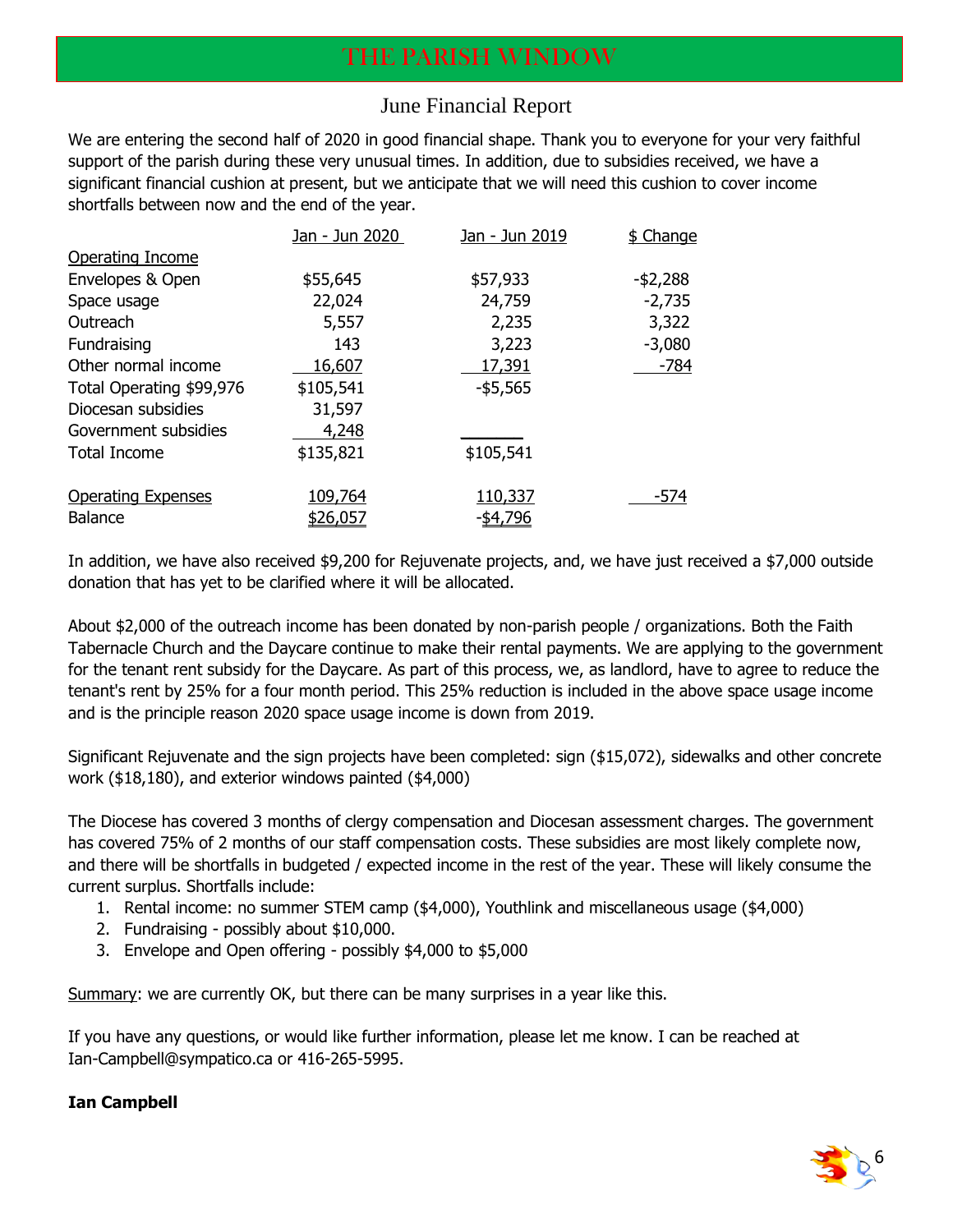

About 6 parishioners have started to use E-transfers to make their offering. This method may appeal to parishioners who use on-line banking. If so, please use the following instructions to set up Christ Church as a contact.

Name: Christ Church Scarborough E-mail address: cw-christchurchscarborough@toronto.anglican.ca Suggested security question: What is this for? Answer: church *(all lower caps)* 

**Important: Put your envelope # and any allocation information in the message area.** This is very important to ensure that your offering is credited to the right person/family, and allocated as you intend. The following short forms may be used:

Env# XXX Reg \$XX FW \$XX DC \$XX Cap \$XX FL \$XX CP \$XX

Where Reg = regular offering,  $FW =$  Faithworks,  $DC =$  Deacon's Cupboard,  $Cap =$  Rejuvenate Capital Campaign,  $FL = Flowers$ ,  $CP = Candle$  of Presence.

If you have questions, please send me an e-mail at Ian-Campbell@sympatico.ca or telephone me at 416- 265-5995.



# **Monthly Envelopes will be available in 2021**

Tired of the number of unused envelopes you have at the end of the year? No more.

Speak to the envelope secretary for your new monthly box.

Please do so early as there will be limited amount in this first year.

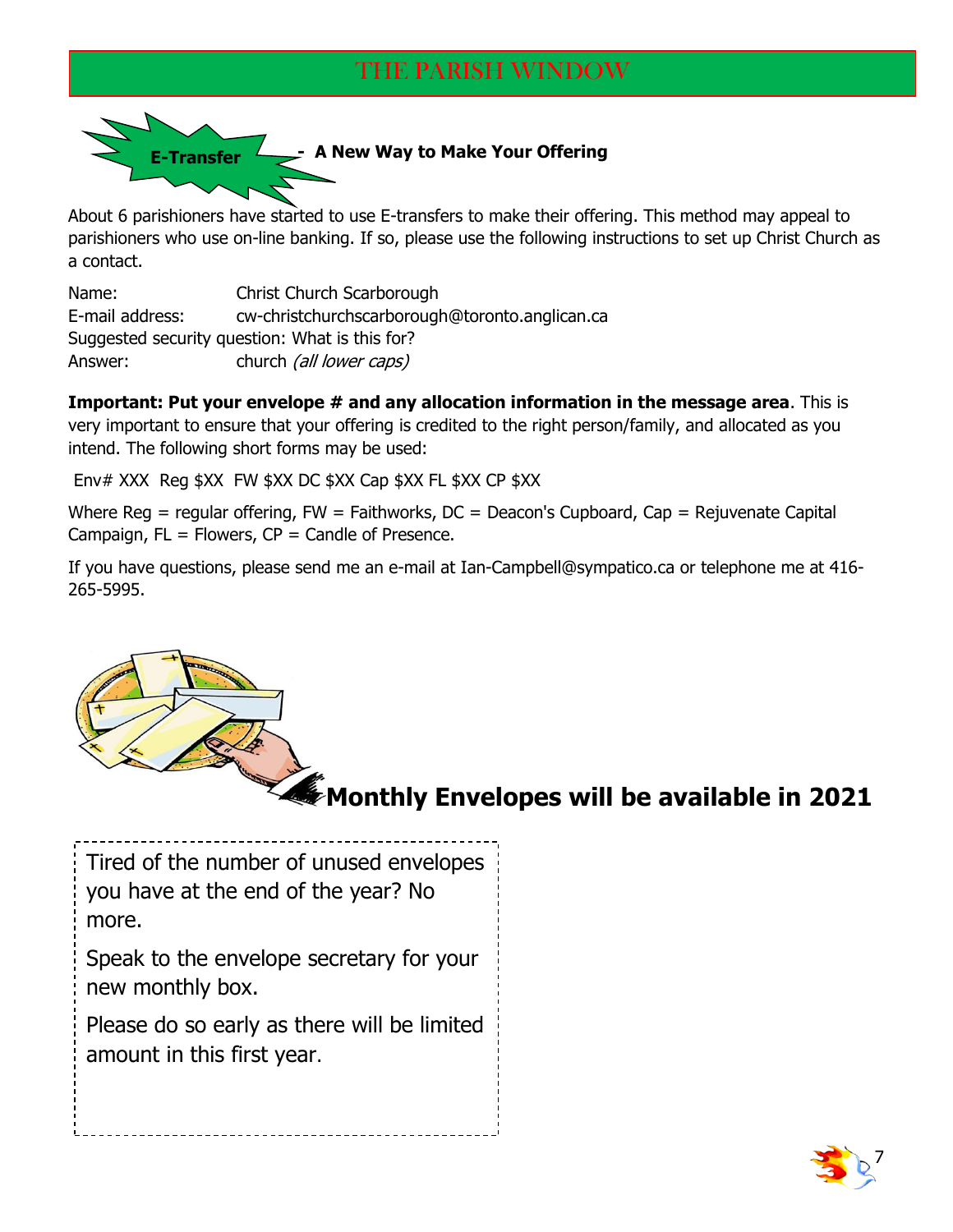## GETTING TO KNOW OUR MEMBERS

#### **Meet Deb Anthony in part 1 of an interview by Pastor Pam**

#### 1. **Tell me about yourself!**

My full name is Deborah Ann Anthony. And I was named after a friend of my mother. I was born in Oklahoma City in Oklahoma and I have a twin brother, Randy. We grew up in the United States. In school I was athletic and first took business courses in high school. In latter years I moved into the sciences. When I graduated from high school I thought I wanted to be a police officer or a veterinarian but I started working after some training as a lab tech/phlebotomist. While working in that capacity, I was encouraged to think about other career plans. Those that worked with me saw my love for people and my knowledge of the medical field and they encouraged me to go into nursing, which I did. I enjoyed my degree, completing it in record time.

#### 2. **Introduce me to your family.**

Upon taking my first airplane ride and beginning my first real holiday, I **involvement at other churches.** met my husband Russ in May of 1979 on a beach in the Bahamas. He was born and raised in Scarborough, Ontario. We now have two grown twin boys, a daughter-in-law, a 1 1/2 year old grandson and a wonderful 10-year-old golden retriever.

#### 3. **Have you always been a person of faith?**

My family went to church when I was small. I remember talking to my mother about matters of faith and reading the bible. Then in high school we moved to a new town

and stopped going to church. At the magic age of 16, when I got my license, I went back to church, although, at first, I remember sitting in the parking lot and not going in, as I was too shy. As a teenager I was shy about my faith, in general. Then when I met Russ, who is also a Christian, his family invited me to their Anglican church, and I was thankful to be going to church with others.



# 4. **Tell me about your**

At that church I was asked to join a Bible study and later given the opportunity to teach Sunday school. I had a passion for people and especially for kids. When Russ graduated from his 3rd year of University, we moved into various ministries over a period of time, beginning with Sunday school ministry, music ministry and mission work overseas with the Anglican Church. I had an opportunity to be involved as a member of a number of denominations including the Anglican, Baptist, Pentecostal, and Christian and Missionary Alliance

church; the latter we attended for a long time.

In Sunday school ministry, I enjoy working with children of all ages and particularly appreciate when they learn and grow. It is a delight when children come and want to sit and tell you how much they love Jesus. In the Alliance church, I found it rewarding when I helped young ones take steps in faith. To watch their eyes light up and to know that they really "got" the love of God was fabulous. Then, when I got to actually watch them get baptized, it made me cry.

#### 5. **How long have you been a member of Christ Church?**

I have been involved at Christ Church for two years. I am grateful that 2 1/2 years ago, during a difficult time with my own health and with a friend's deteriorating health and approaching death, I received a wonderful invitation from Pastor Pam. She saw that I needed care and offered Christ Church as a place where I could come and feel loved and welcomed. And then God pushed my heart in that very direction. Since then, with the support of my friend Ann and others, I feel very welcomed and loved at Christ Church.

Do not miss **Part 2 in the next issue** of the **Parish Window** when Deb speaks about her role as Sunday School Coordinator and her joys and some of her challenges.

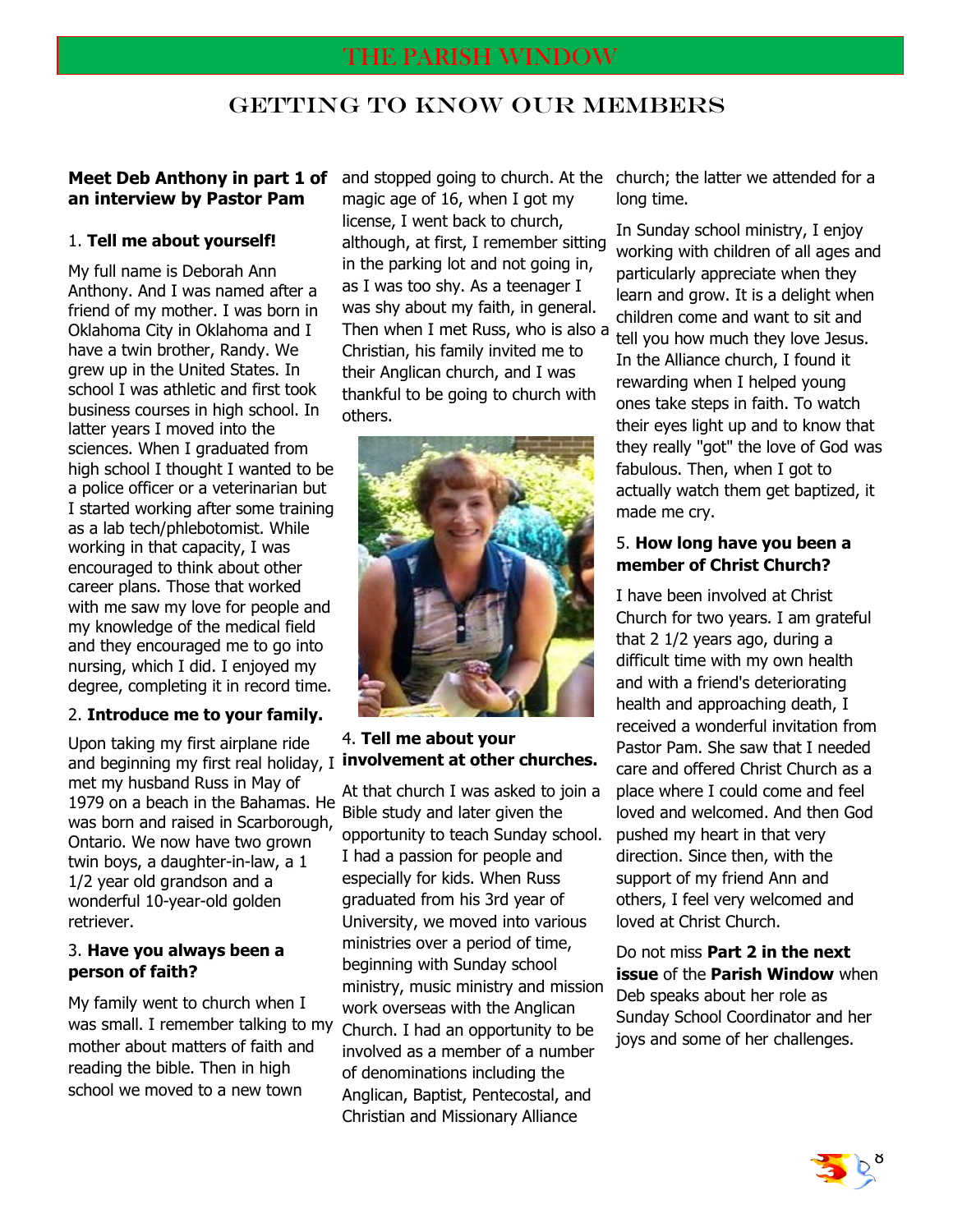## **HAPPENINGS**

## **Bursaries for our acolytes!**

Every year, the York Scarborough Episcopal Area awards \$500 bursaries to young people who are involved in the life of their church and who are entering first-year college or university.

This year we submitted applications on behalf of two of our acolytes, Amma Ajax and Querida Linton, and we have just heard that both have been awarded bursaries.



Querida is heading to the University of Ottawa to study Linguistics and Psychology.

> Amma intends to study Art History at the University of Toronto.



Both young women will be living in residence and therefore not attending Christ Church on a regular basis. However, we hope to see them from time to time and especially during holidays, reading week and the like.

Congratulations to them both on their hard work and in gaining admission to the university of their choice to pursue their fields of study.

Congratulations to all our gr all birthday and annivers

We pray for all who have died and at this time we especially pray for the repose of the soul of Michelle Green (Monica Diljohn's granddaughter), and pray for God's comfort and peace on her family, and all grieving families.

Michelle's funeral service will take place at the McEachnie Funeral Home Chapel on Saturday July  $11<sup>th</sup>$ , at 11:00 a.m. Due to limit on public gathering, may we further uphold Monica and family in prayer at some point during this time.